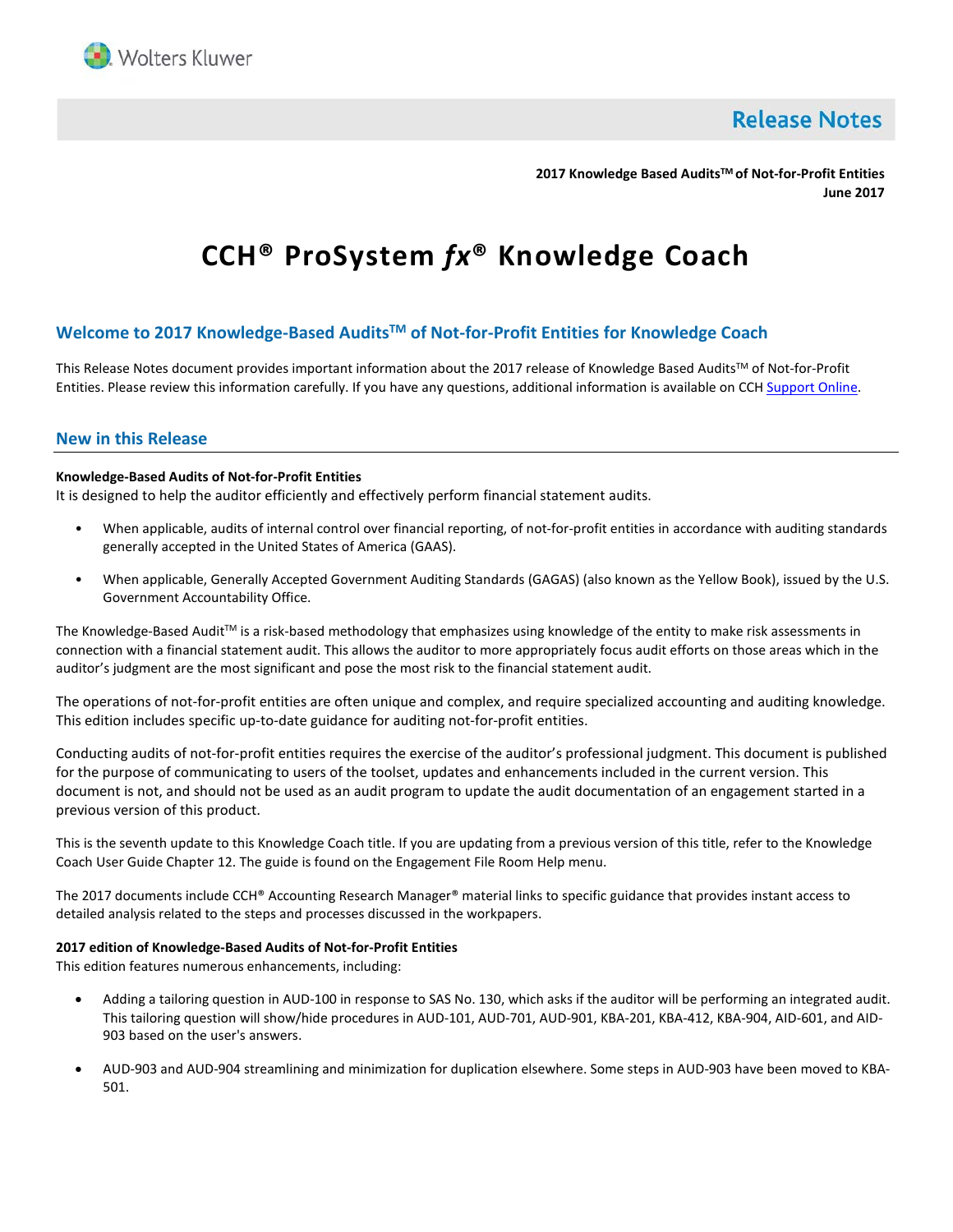- Adding a new table to KBA-101 for users to document why the auditor isn't testing the operating effectiveness of internal controls. In AUD-100, if the auditor has indicated the intention to test the operating effectiveness of internal controls over financial reporting, this table will be hidden.
- Reorganizing KBA-105 so the user will add entries to column 1 instead of column 3 to make the flow more logical.
- Adding new columns to AID-701 which will allow the user to select whether the assertion is relevant or not. For any assertion marked as not relevant, the user will NOT need to complete the planned level of control risk. The selections made in this new column will flow to other areas of the workpaper.
- Adding a comments column to KBA-400 Scoping and Mapping Table and in KBA-502 Assertion Level Risk Table.
- Adding an option for a Not Applicable answer to question 9 of AUD-602.
- Adding a new Not Applicable option in KBA-103 column 15, "If Not a Material Weakness, Is It Important Enough to Merit Attention by Those Charged with Gov.?"
- Adding new KCO-003 Answer Effects for the Engagement-Level Tailoring Questions Workpaper that will show all answer effects of each tailoring question in AUD-100.
- Adding many new AIDs, CORs, RPTs, and RESs as follows:
	- o COR-201A Audit Engagement Letter: Integrated Audit
	- o COR-202A Audit Engagement Letter: Integrated Audit When Also Performing Reviews of Interim Financial Information
	- o COR-901A Management Representation letter: ICFR
	- o COR-904A Communication to Entity with Significant Deficiencies and/or Material Weaknesses: ICFR
	- o RPT-0901A Unmodified Opinion: Single-Year Financial Statements Combined Report Expressing an Unmodified Opinion on ICFR
	- o RPT-0901B Unmodified Opinion: Single-Year Financial Statements with Reference Made to Separate Report on ICFR
	- o RPT-0902A Unmodified Opinion: Comparative Years Financial Statements Combined Report Expressing an Unmodified Opinion on ICFR
	- o RPT-0902B Unmodified Opinion: Comparative Financial Statements with Reference Made to Separate Report on ICFR
	- o RPT-0918A Unmodified Opinion on Internal Control over Financial Reporting When Making Reference to the Report of a Component Auditor
	- o RPT-0930 Unmodified Opinion: Special-Purpose Financial Statements Prepared in Accordance with the Financial Reporting Framework for Small and Medium-Sized Entities
	- o RPT-0959 Unmodified Opinion: Separate Report on ICFR
	- o RPT-1004 Adverse Opinion: Separate Report on ICFR
	- o RPT-1019 Disclaimer of Opinion: Separate Report on ICFR
	- o RPT-1033 Unmodified Opinion: U.S.-Form Report on an Audit Conducted in Accordance with Both U.S. GAAS and the Standards of the PCAOB When the Audit Is Not Within the Jurisdiction of the PCAOB
	- o RES-022 Special Considerations in Auditing Financial Instruments
	- o RES-023 Illustrative Management's Report on Internal Control over Financial Reporting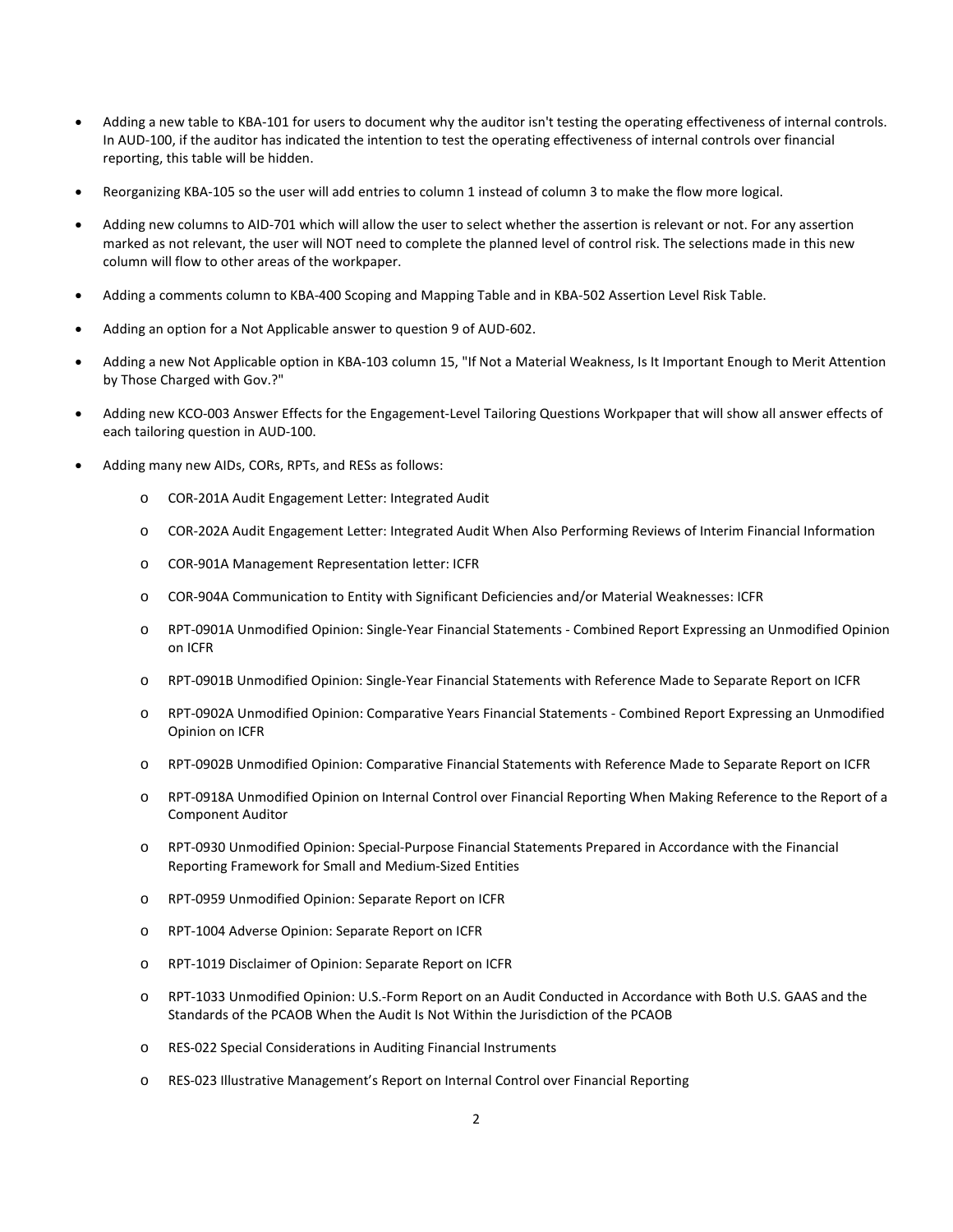o RES-024 Considerations of an Audit of Internal Control over Financial Reporting That Is Integrated with the Knowledge-Based Audit of Financial Statements

[Click here](http://support.cch.com/updates/KnowledgeCoach/pdf/guides_tab/2017%20NFP%20Entities%20Title%20Overview%20for%20Knowledge%20Coach%20Users.pdf) for the 2017 Audits of Not-for-Profit Entities Title Overview for Knowledge Coach Users.

In addition, forms and practice aids throughout have been updated to include new examples and tips and, where applicable, to take into account:

## **New literature, standards, and developments, reflected in the following current audit and accounting guidance:**

- SAS-131, Amendment to Statement on Auditing Standards No. 122 Section 700, "Forming an Opinion and Reporting on Financial Statements" (AU-C Section 700)
- SAS-130, An Audit of Internal Control Over Financial Reporting That Is Integrated With an Audit of Financial Statements (AU-C Section 940)
- Government Auditing Standards (GAGAS) 2011 Revision
- The Uniform Administrative Requirements, Cost Principles, and Audit Requirements for Federal Awards contained in the 2nd Code of Federal Regulations, Part 200 – 2CFR200
- Chapter 3 of the Yellow Book, including a new framework for independence with conditions, remediation, and safeguards
- Revised AICPA Code of Professional Conduct (Code) including ET Section 1.295, Nonattest Services
- FASB Accounting Standards Codification™ as of March 31, 2017, through Accounting Standards Update No. 2017-07; and
- Revised AICPA Code of Professional Conduct (Code) including ET Section 1.295, Nonattest Services; and FASB Accounting Standards Codification™ as of March 31, 2017, through Accounting Standards Update No. 2017-07

#### **Important Notes:**

- Make sure to save changes to workpapers before closing the workpaper or the binder to ensure data is correctly updated.
- If the Knowledge Coach Microsoft® Word workpapers where you are current editor become read-only or crash, do the following:
	- o Keep the binder with the affected workpapers open.
	- o Highlight the workpaper in the binder window and go to **Tools > Save Knowledge Coach Answers**.
- As of the December 2016 update to Engagement 7.5 and Knowledge Coach 2.5, you can open binders that contain Knowledge Coach workpapers when logged into the Shared File Room (SFR) mode in Engagement with the following restrictions:
	- o Knowledge Coach workpapers cannot be edited in the SFR mode.
	- o However, Knowledge Coach workpapers can be viewed as read-only, signed off on, and workpaper notes can be written on Knowledge Coach workpapers while in the SFR mode.
	- Non-Knowledge Coach workpapers can be edited in SFR mode without restriction.

#### **System Requirements**

• These titles MUST be used with CCH® ProSystem *fx* ® Engagement v7.5 or higher, Knowledge Coach v2.5, and 2016 Financial Statement Base v4 or higher. If you have not installed the Engagement v7.5 and Knowledge v2.5, ensure that you do so before using this title. If you are upgrading from Engagement v7.1 or lower please contact [Technical Support.](https://support.cch.com/contact)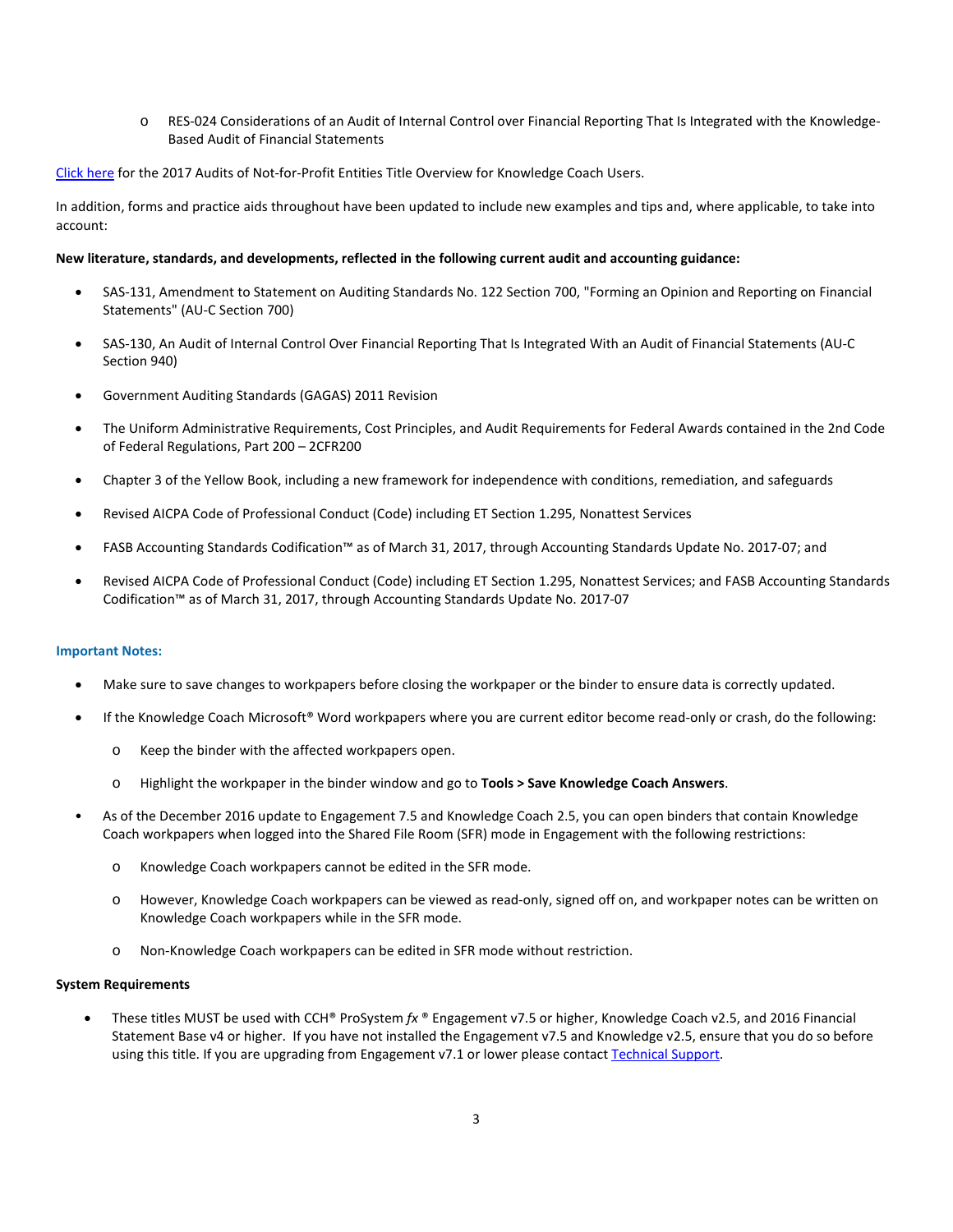• A minimum of 4GB of RAM is required for optimal performance when opening and navigating through Knowledge Coach workpapers.

# **Download Instructions**

Download the 2017 Knowledge Based Audits or Not-for-Profit Entities from th[e Knowledge Coach Updates](http://support.cch.com/updates/KnowledgeCoach) section of the Engagement Support Website. Then select the Knowledge Coach Series and Download file link next to the 2017 Knowledge-Based Audits of Not-for-Profit Entities. On some occasions the content package file (.KCP) will download with the extension changed to .ZIP. If this occurs, please change the extension of the downloaded file to KCP using all capital letters.

You must install the 2016 Financial Statement Base v4 title before installing the 2017 Knowledge Based Audits of Not-for-Profit Entities.

The Financial Statement Base title is also available on th[e Knowledge Coach Update Website.](http://support.cch.com/updates/KnowledgeCoach)

**Important**: Engagement v7.5 or higher and Knowledge Coach v2.5 must be installed on the computer in order to install this Knowledge Coach title. For additional requirements, please review the [System Requirements](https://support.cch.com/kb/solution.aspx/sw46708#Workpaper%20Management%20Module) on our CCH Support website.

The Knowledge Coach Content Package (KCP) download is a proprietary file that must be installed from within Engagement. Save this KCP file to a location on your local drive, and follow the Installation Instructions included in the Release Bulletin.

# **Installation Instructions**

Once you have downloaded your Knowledge Coach title, you will need to add it to the list of titles within ProSystem *fx* ® Engagement. The only additional system requirement is approximately 75MB of disk space to store your Knowledge Coach Program content files. Please refer to the Engagement with Knowledge Coach Release Notes for any other system requirements.

After downloading the 2017 Knowledge Based Audits of Not-for-Profit Entities, do the following:

- 1. Launch the Engagement Workpaper Management application so that the Local File Room is displayed. Select **Tools > Knowledge Coach Titles**.
- 2. The Knowledge Coach Titles window will be displayed.
- 3. Choose **Add Title**.
- 4. Browse to the title package file (\*.KCP) that you previously downloaded from the ProSystem *fx* ® Knowledge Coach Support Web site.
- 5. Choose **Open**.
- 6. The system will display a progress indicator while the title package is added. You will receive a message that the title has been successfully installed once the process is complete.

**Note**: You can determine this access in the Engagement Admin module by selecting a staff group and **File > Properties > Content "Insert Knowledge Coach workpapers from unreleased titles"** option.

To release a title:

- 1. Select one of the Knowledge Coach titles in the list that has been added but is not yet released.
- 2. Choose **Release Title**. The current date and time will be displayed in the Date released column, and the status will change to "Released."

**Note**: In the Engagement Admin module, add and assign a Knowledge Coach module and the applicable Knowledge Coach title license before using the workpapers.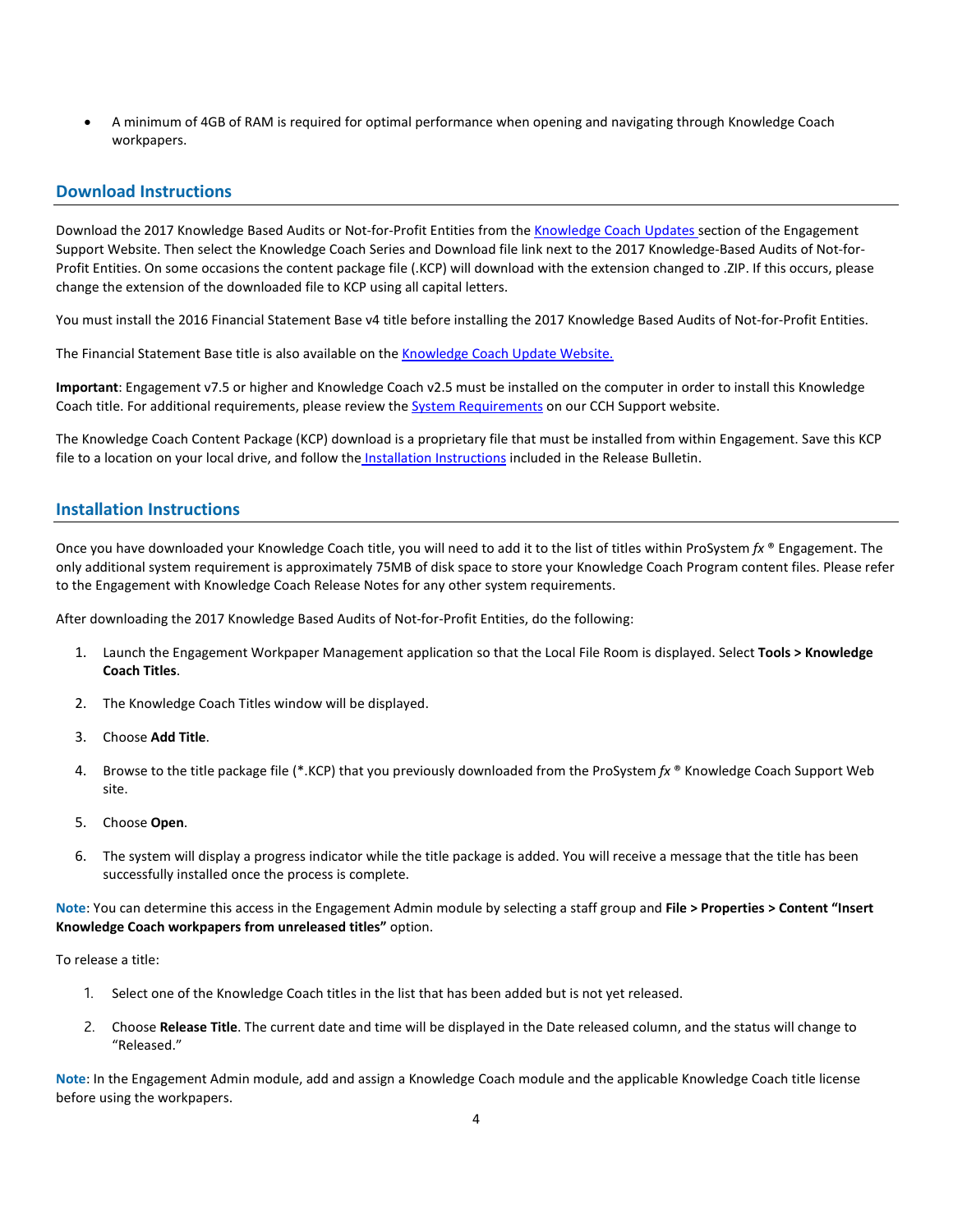**Important**: Once the 2017 Knowledge-Based Audits of Not-for-Profit Entities title has been added and released, they will be automatically deployed to other staff members when they login to the "Office" location, or when they synchronize a binder that contains Knowledge Coach workpapers from this title.

## **Online Permission Key**

Permission key files may be downloaded from ou[r website](https://prosystemfxsupport.tax.cchgroup.com/permkey/download.aspx) or when adding or updating the new licenses within ProSystem *fx*® Engagement with Knowledge Coach v7.5 and higher. After updating the license file in the Engagement Admin module, licenses need to be assigned to the staff who will use 2017 Knowledge-Based Audits of Not-for-Profit Entities.

If you have not already established a Single Sign-on (SSO) account with Customer Service, we urge you to do so at this time.

# CCH® Accounting Research Manager®

CCH's Accounting Research Manager ("ARM") is the most comprehensive, up-to-date and objective online database of financial reporting literature. It includes all authoritative and proposed accounting, auditing, and SEC literature, plus independent, expert-written interpretive guidance.

Available on ARM, the Knowledge-Based Audits of Not-for-Profit Entities Guide helps you comply with the most recent professional standards and guidance for the conduct of audits of Not-for-Profit Entities and to integrate the use of practice aids, tools, and other resources with its guidance. This publication supplements and complements the Knowledge-Based documents that are available in Knowledge Coach.

If you subscribe to an ARM library that includes Not-for-Profit content, you can link directly to source material from Resources within Knowledge Coach documents. These links have been updated to refer to the accounting standards under the FASB Accounting Standards Codifications. Also, if you subscribe to the Knowledge-Based Audits of Not-for-Profit Entities Guide on ARM, you can take advantage of references to the guide material from within the Knowledge Coach documents.

With Accounting Research Manager, you maximize the efficiency of your research time, while enhancing your results. Learn more about our content, our experts, and how you can request your free trial by visiting the [Accounting Research Manager website.](http://www.accountingresearchmanager.com/) You can also access the Accounting Research Manager Web site by selecting **Engagement > Binder Window > Shortcuts Bar > Guidance tab**.

# Using Your Knowledge Coach Content

To use your Knowledge Coach Workpaper Templates, do the following:

- 1. Open a binder in Engagement.
- 2. Select the workpaper tab into which you would like to insert the workpaper.
- 3. Select **New Knowledge Coach Workpaper** from the toolbar or File menu.
- 4. The *New Knowledge Coach Workpaper* dialog appears (Figure 1).
- 5. Select the **New Knowledge Coach Title** with the content you would like to use. You can only select titles you have installed. The information displayed changes to reflect the workpaper organization available for the selected title.
- 6. Select the **Knowledge Coach Workpapers** to insert into your binder and click **OK**.
- 7. In the *Selected Workpaper Properties* dialog, each workpaper name is automatically loaded into the Name field. Add a **workpaper index** in the Index field and make any Name modifications you desire. You can also modify the tab location or the roll forward settings for each workpaper.
- 8. Click **OK**. The integrated Knowledge Coach workpaper is now inserted into your engagement binder.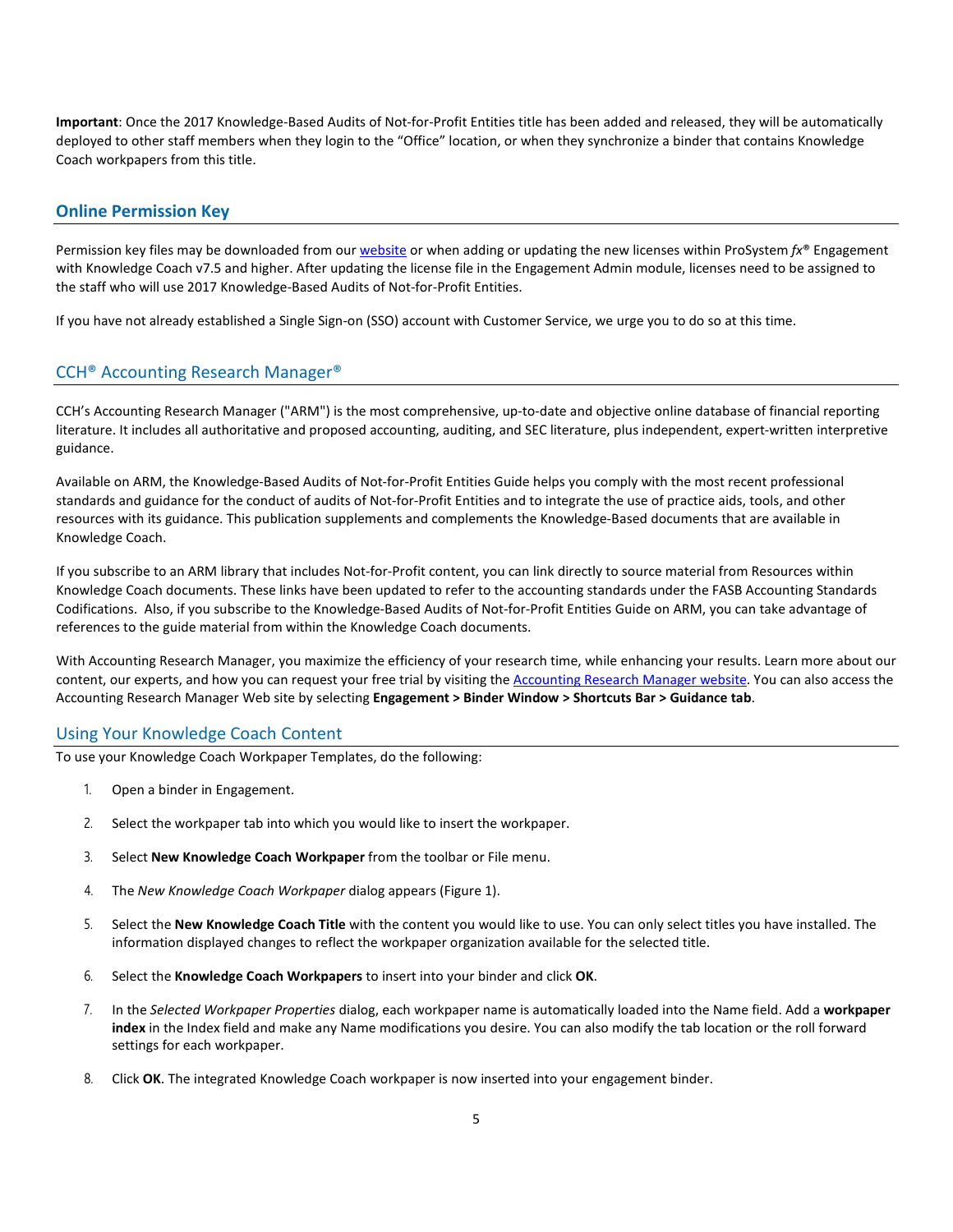**Note:** For more information on how to use Knowledge Coach workpapers in your binder, see the Knowledge Coach User Guide.

 $\times$ 

New Knowledge Coach Workpaper



Figure 1 - New Knowledge Coach Workpaper

# **Additional Information on Knowledge Coach and the KBA Methodology**

## **Knowledge-Based Audit (KBA) Methodology**

Allows the results of one set of procedures to become the input for the next. The key components of the KBA methodology include:

- An Overview that guides auditors through the methodology;
- Knowledge-Based Audit documents, integral to the risk assessment and overall audit processes, which contain steps and procedures required by U.S. GAAS, GAGAS, and OMB Circular A-133 when applicable;
- Customizable Audit Programs that take auditors through related steps and procedures;
- Practice Aids to help auditors complete steps or processes outlined in the Knowledge-Based Audit documents and Audit Programs;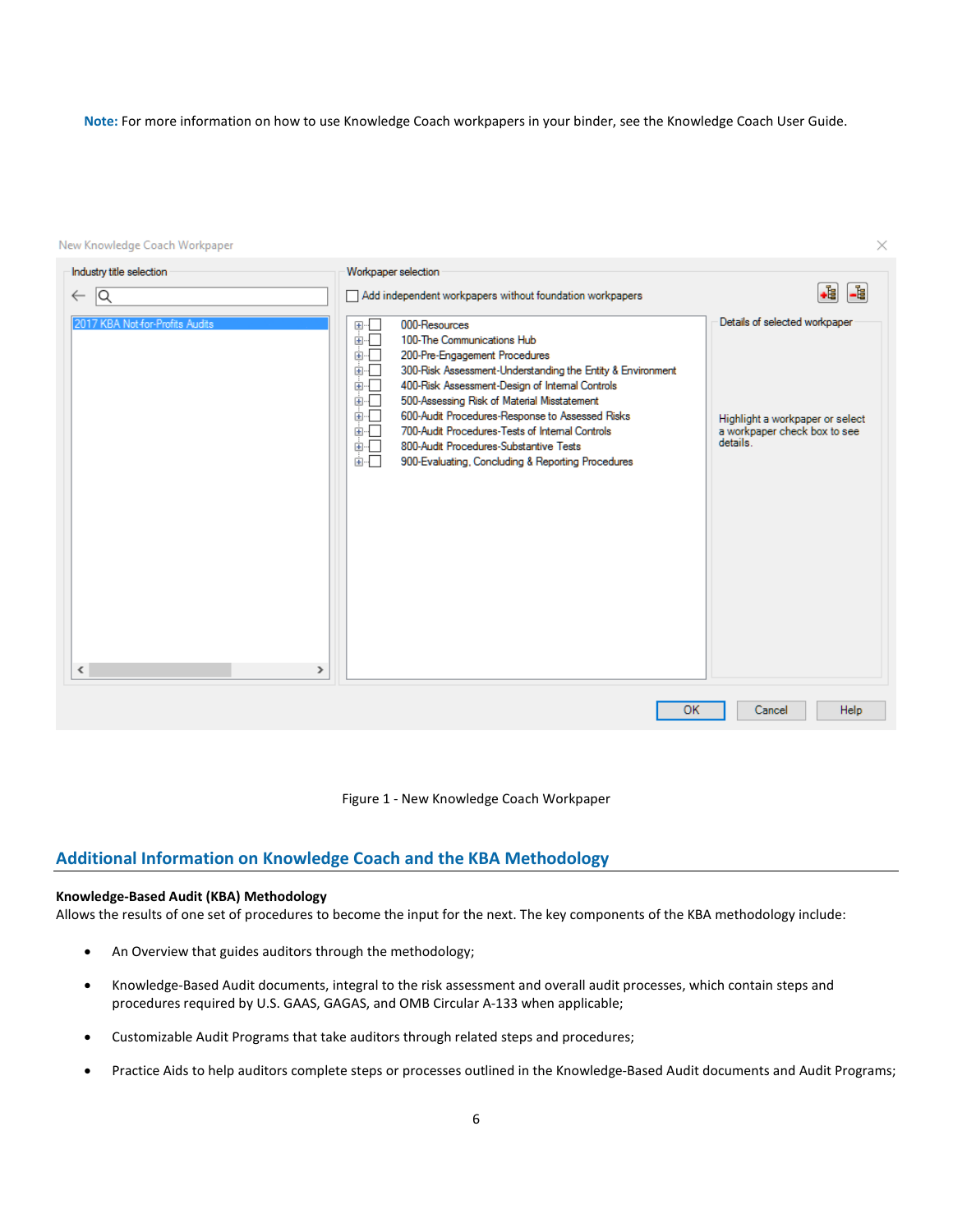- Auditor's Reports that provide a variety of sample auditor's opinions on audited financial statements; and
- Correspondence documents that provide sample letters to be used to comply with U.S. GAAS, GAGAS, and OMB Circular A-133 requirements and in many other common situations.
- The AICPA's Auditing Standards Board's (ASB) Risk Assessment Standards The practice aids and tools in the 2017 Knowledge-Based Audits of Dealerships are designed around the AICPA's risk assessment and clarified standards to assist auditors of dealerships by:
	- Facilitating compliance with GAAS, GAGAS, and OMB Circular A-133;
	- Encouraging more effective audits through tailored audit programs and comprehensive practice aids;
	- Helping auditors to focus on and respond to identified audit risks; and
	- Enhancing audit documentation.

## **CCH® ProSystem** *fx***® Knowledge Coach**

- Knowledge Coach functionality allows auditors to use the Knowledge-Based-Audit methodology more efficiently by eliminating the need for duplicate entry of the same information, tailoring audit documentation to each particular engagement, and documenting the link between risks identified and procedures performed. AUD-100 Tailoring Question is a document in Knowledge Coach that presents engagement-level questions designed to aid in tailoring the engagement documentation to fit each client. Completing the questions helps the auditor avoid duplication and unnecessary workpapers.
- **Note:** Before you begin your audit, please review the guidance in AUD-101 Overall Audit Program. This workpaper is intended to be your road map through a Knowledge-Based Audit methodology. You should start your audit with **AUD-100 Tailoring Question Workpaper** and **AUD-101 Overall Audit Program**.
- **Risks**

Can be captured via the Risk Summary task pane from any Knowledge Coach workpaper by the current editor of KBA-502 Summary of Risk Assessments. This allows the user to continuously assess risks during the engagement. Several workpapers prompt the consideration of the presence of risks, but the Risk Summary task pane must be used to document those risks. All documented risks flow to the Risk Summary. To ensure risks show in findings tables, make sure to check the *workpaper identified in* field of the Risk pane.

## • **Information Flow**

Helps cut down on the time spent duplicating information across forms. In addition, the flow of consistent information ensures that information and updates to information are not missed between workpapers. Drill-down functionality helps the user navigate quickly to the source of the information, aiding in the review of the audit file.

## • **Diagnostics**

Help keep track of unresolved issues like unanswered questions, incomplete risks, program steps not linked to risks or relevant assertions, missing workpaper, and more.

#### • **Links to Accounting Research Manager (ARM**)

If you subscribe to an ARM library that includes audit content, you can link directly to source material from Resources within Knowledge Coach workpapers. These links have been updated to reference the accounting standards under the FASB Accounting Standards Codifications and the auditing standards issued by the AICPA. Also, if you subscribe to the Knowledge-Based Audits of Not-for-Profit Entities Guide on ARM, you can take advantage of links to the audit guide material from within the Knowledge Coach documents.

#### • **Interpretive Guidance**

It is integrated into each Knowledge Coach template through the *Tips* view of each new task pane. Informational features include Practice Points, Examples, Optional Workpapers, and Resources to help auditors work more effectively and efficiently. You can